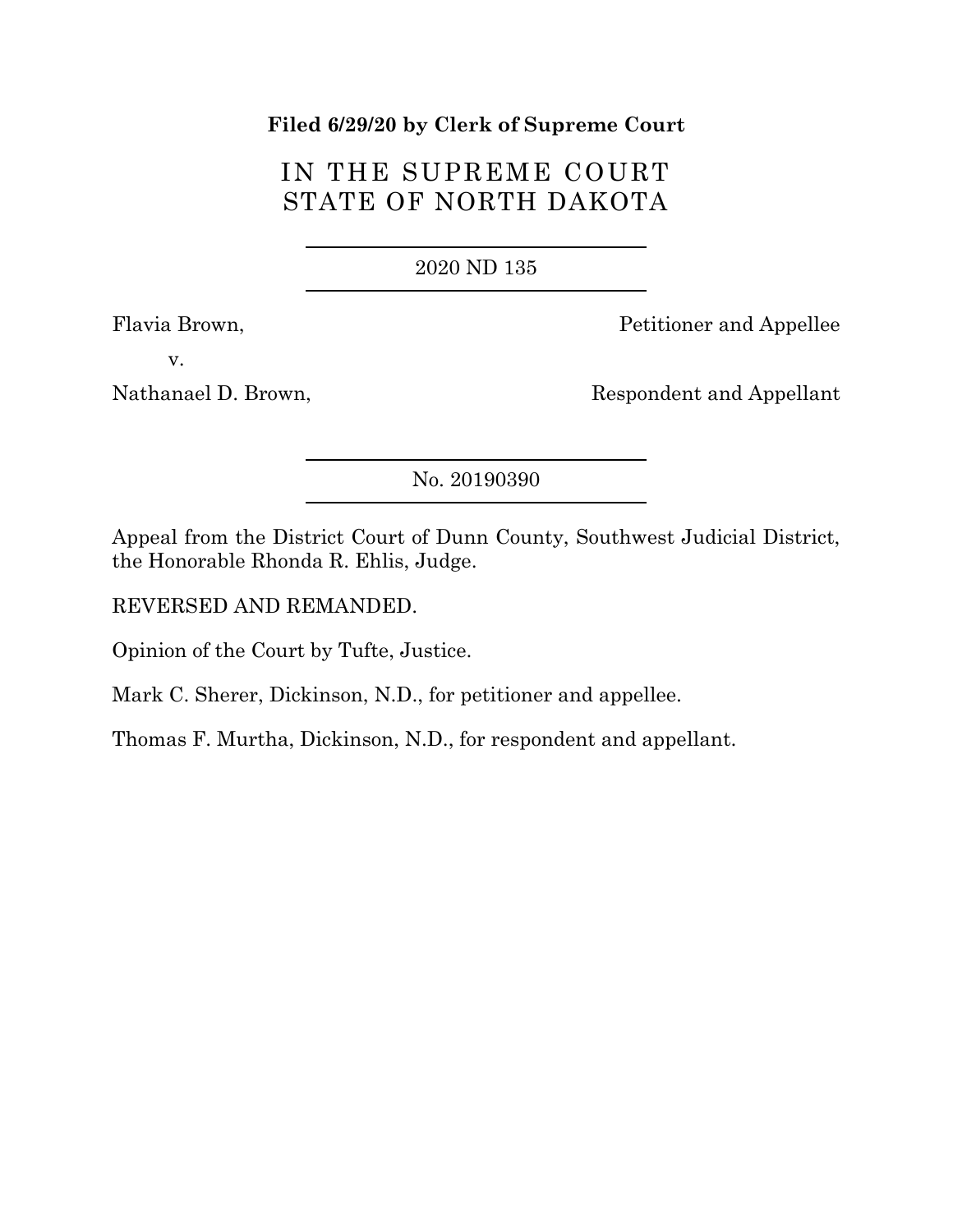## **Brown v. Brown No. 20190390**

## **Tufte, Justice.**

[¶1] Nathanael Brown appeals from a domestic violence protection order enjoining him from having contact with Flavia Brown and restricting his right to possess firearms. Because Nathanael Brown was denied a full hearing under N.D.C.C. § 14-07.1-02(4), we reverse the protection order and remand for a full hearing.

I

[¶2] In late September 2019, Flavia Brown petitioned the district court for a domestic violence protection order against Nathanael Brown. The court issued a temporary protection order and an order for hearing procedure which set a hearing for October 9, 2019. The order for hearing procedure stated evidence would be taken by affidavit only and a party seeking to cross-examine an affiant must notify the opposing party at least twenty-four hours before the hearing.

[¶3] On the day before the hearing, Nathanael Brown filed notice of appearance and a request to continue the hearing. On the day of the hearing, he filed notice of cross-examination. At the time scheduled for the hearing, the district court denied Nathanael Brown's requests for continuance and crossexamination because they were untimely under the order for hearing procedure.

[¶4] At the outset of the hearing, Nathanael Brown objected to the district court's affidavit procedure, arguing that it would deny him due process and a "full hearing" under N.D.C.C. § 14-07.1-02. The district court denied Nathanael Brown permission to cross-examine Flavia Brown about her affidavit or to present any of his own evidence. The court accepted Flavia Brown's affidavit and granted the domestic violence protection order preventing Nathanael Brown from having contact with Flavia Brown for two years. The protection order also included a provision preventing Nathanael Brown from possessing firearms. Nathanael Brown appeals.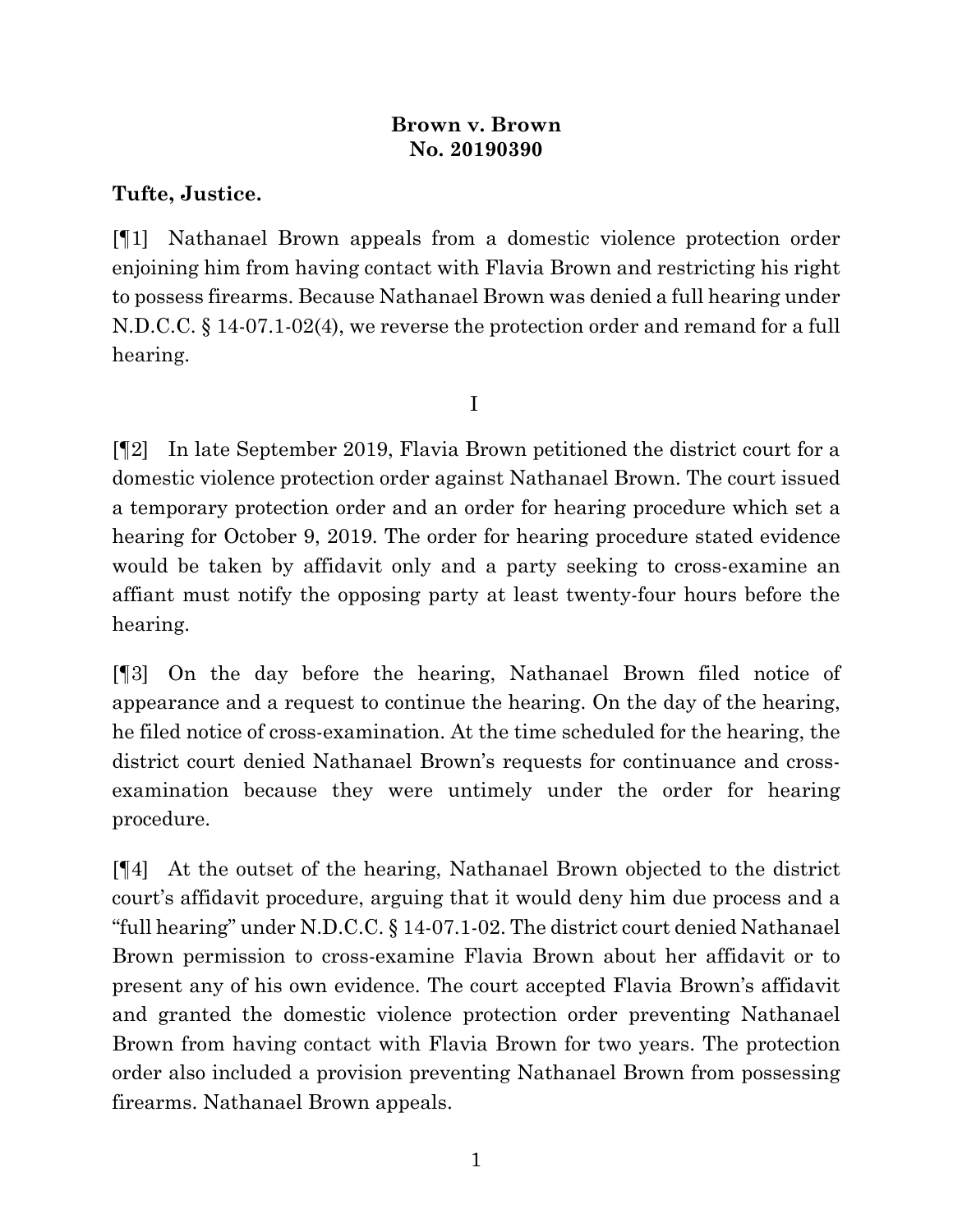[¶5] On appeal, Nathanael Brown argues the district court erred in granting the domestic violence protection order without a full hearing required under N.D.C.C. § 14-07.1-02(4). We review the district court's manner of conducting a trial or hearing for an abuse of discretion. *Wetzel v. Schlenvogt*, 2005 ND 190, ¶ 22, 705 N.W.2d 836. We reverse a district court for abusing its discretion only when it acts arbitrarily, capriciously, or unreasonably, or when it misapplies the law. *Peters-Riemers v. Riemers*, 2001 ND 62, ¶ 7, 624 N.W.2d 83.

[¶6] North Dakota law provides for two similar forms of injunctive relief by which a petitioner may seek a protective order barring contact with another. Section 12.1-31.2-01(5), N.D.C.C., provides for the issuance of a disorderly conduct restraining order ("DCRO"). Section 14-07.1-02, N.D.C.C., provides for issuance of a domestic violence protection order ("DVPO"). The two forms of relief vary in what facts the petitioner must establish, but have similar effect: that, when ordered, the respondent is prohibited from contacting the petitioner.

[¶7] For both kinds of relief, the respondent is entitled to a full hearing before a court may enter a protection order. *See* N.D.C.C. §§ 12.1-31.2-01(4), 14-07.1- 02(4). In the context of a DCRO, we have defined a "full hearing" as follows:

This Court has stated that the "full hearing" that must accompany a disorderly conduct restraining order is a "'special summary proceeding,' intended to 'quickly and effectively combat volatile situations before any tragic escalation.'" *Gullickson*, 2004 ND 76, ¶ 8, 678 N.W.2d 138 (quoting *Skadberg* [*v. Skadberg*], 2002 ND 97, ¶ 13, 644 N.W.2d 873). This Court also noted, because of the restraint and stigma that a restraining order places on the respondent, due process requirements must be met. *Id.* The petitioner must prove his petition through testimony, rather than by affidavits alone, with an opportunity for cross-examination. *Cusey v. Nagel*, 2005 ND 84, ¶ 15, 695 N.W.2d 697. Furthermore, petitions and affidavits themselves are inadmissible hearsay under N.D.R.Ev. 801(c). *Id.*

*Wetzel*, 2005 ND 190, ¶ 23, 705 N.W.2d 836.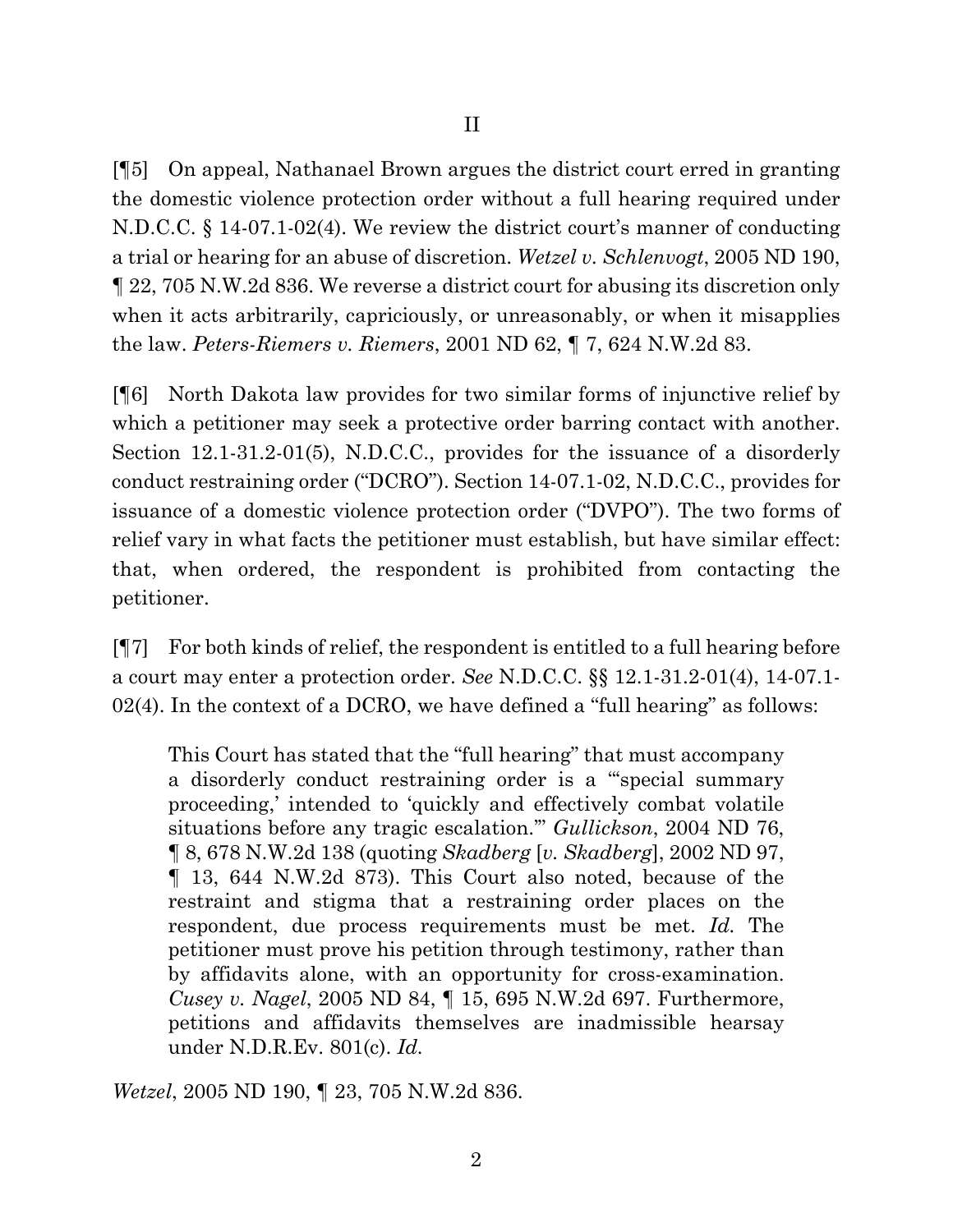[¶8] In contrast, our cases have set a much lower bar for what constitutes a "full hearing" in the context of a DVPO. In *Sandbeck v. Rockwell*, 524 N.W.2d 846 (N.D. 1994), a majority of this Court held that a hearing on affidavits alone may satisfy a DVPO respondent's right to a full hearing under N.D.C.C. § 14- 07.1-02(4). There, the district court refused to allow the respondent to a domestic violence restraining order to present evidence because he did not submit an affidavit. *Id.* at 848. The respondent appealed, arguing, as Nathanael Brown does, that he was denied a full hearing under N.D.C.C. ch. 14-07.1. *Id.* The majority reasoned that an application for a domestic violence protection order is akin to an order to show cause and, relying on N.D.R.Civ.P. 43(e) and 81(a), concluded a full hearing could be had on affidavits alone. *Id.* at 849-50.

[¶9] The majority in *Sandbeck* relied on the fact that a DVPO is a "special statutory proceeding" under N.D.R.Civ.P. 81(a). *Id.* at 850. Rule 81(a), N.D.R.Civ.P., excludes special statutory proceedings from the Rules of Civil Procedure to the extent their statutory procedures are inconsistent or in conflict with the Rules. For example, DVPO cases proceed on an accelerated schedule because they are designed to quickly curb volatile situations. Therefore, in DVPO cases, the ordinary time limits set by the Rules of Civil Procedure give way to the time limits set forth in the DVPO statute. However, requirements not in conflict with any Rules of Civil Procedure are not excepted from the Rules by N.D.R.Civ.P. 81(a).

[¶10] We have also described a DCRO as a "special summary proceeding." *Gullickson*, 2004 ND 76, ¶ 8, 678 N.W.2d 138. Like DVPO proceedings, DCRO proceedings advance on an accelerated schedule to "quickly and effectively combat volatile situations before any tragic escalation." *Id.* However, with respect to DCRO proceedings, we have maintained that a "full hearing" provides the respondent with certain due process protections, including proof through testimony, not merely affidavits, and an opportunity for crossexamination. *Wetzel*, 2005 ND 190, ¶ 23, 705 N.W.2d 836. These two lines of cases are inconsistent in interpreting the identical term "full hearing" in very similar statutory schemes. We can discern no reason why a "full hearing" under N.D.C.C. § 14-07.1-02(4) would require less than a "full hearing" under